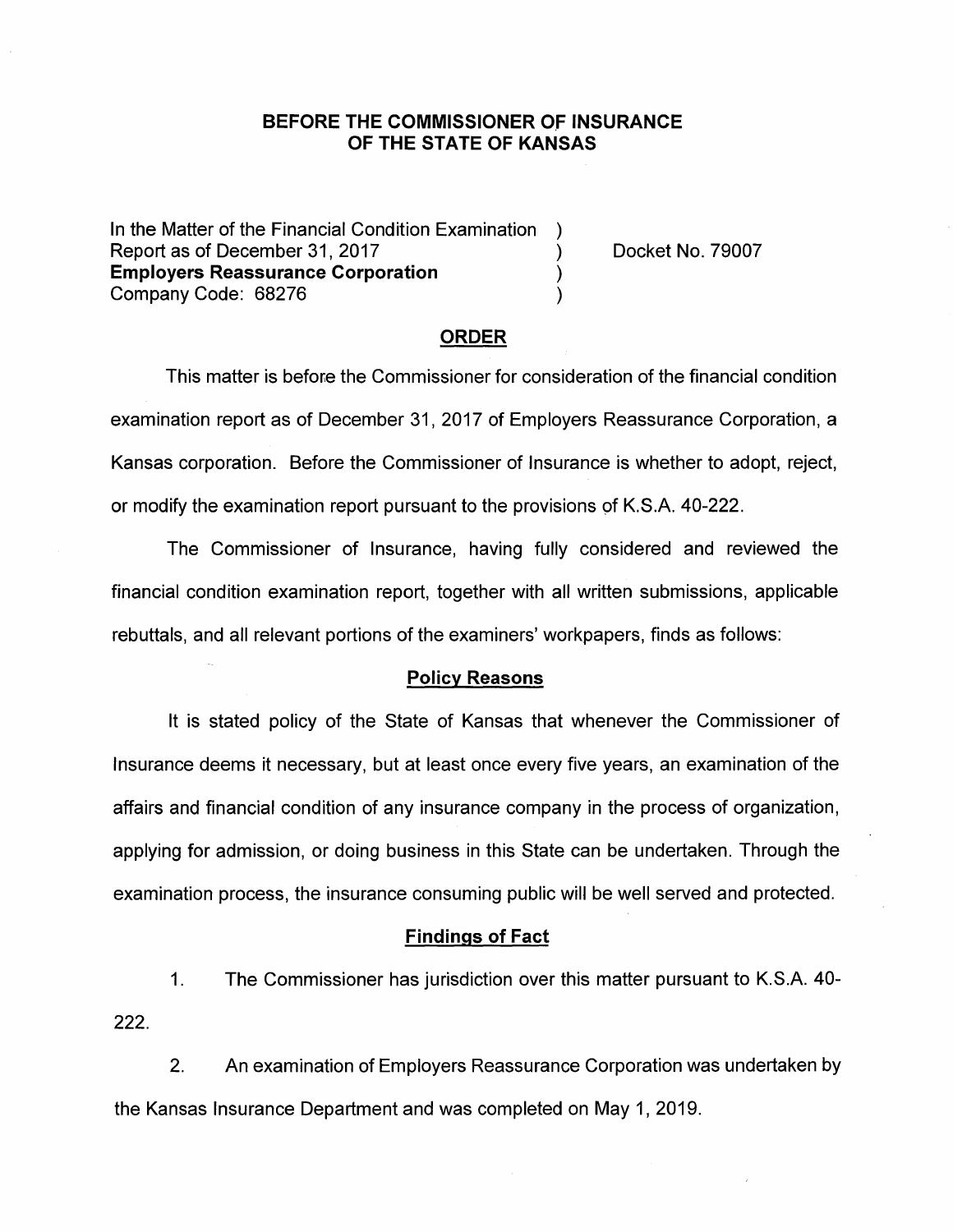3. On May 1, 2019, the examiner-in-charge tendered and filed with the Kansas Insurance Department a verified written report of the examination within thirty (30) days following completion of the examination.

4. Following receipt of the verified report, the Kansas Insurance Department transmitted the report to Employers Reassurance Corporation on May 15, 2019, with a duly executed notice advising the company of its opportunity to prepare and submit to the Kansas Insurance Department a written submission or rebuttal with respect to any and all matters contained in the report. Employers Reassurance Corporation was further advised that any written submission or rebuttal needed to be filed with the Kansas Insurance Department no later than thirty (30) days after receipt of the verified report.

 $\hat{\theta}$ 

5. Employers Reassurance Corporation filed written rebuttal of the verified report on May 30, 2019, June 10, 2019 and again on June 14, 2019.

6. On June 17, 2019, the Kansas Insurance Department informed Employers Reassurance Corporation that it had adopted some of the changes proposed in Employers Reassurance Corporation's rebuttal to the verified report and provided a copy of a modified examination report.

7. On June 20, 2019, the Company provided acceptance of the modified financial examination report as of December 31, 2017.

8. Within thirty (30) days of the end of the time period allowed for written submission or rebuttal, the Commissioner of Insurance fully reviewed the report, together with all written submissions and rebuttals provided by Employers Reassurance Corporation. The Commissioner of Insurance further reviewed all relevant workpapers.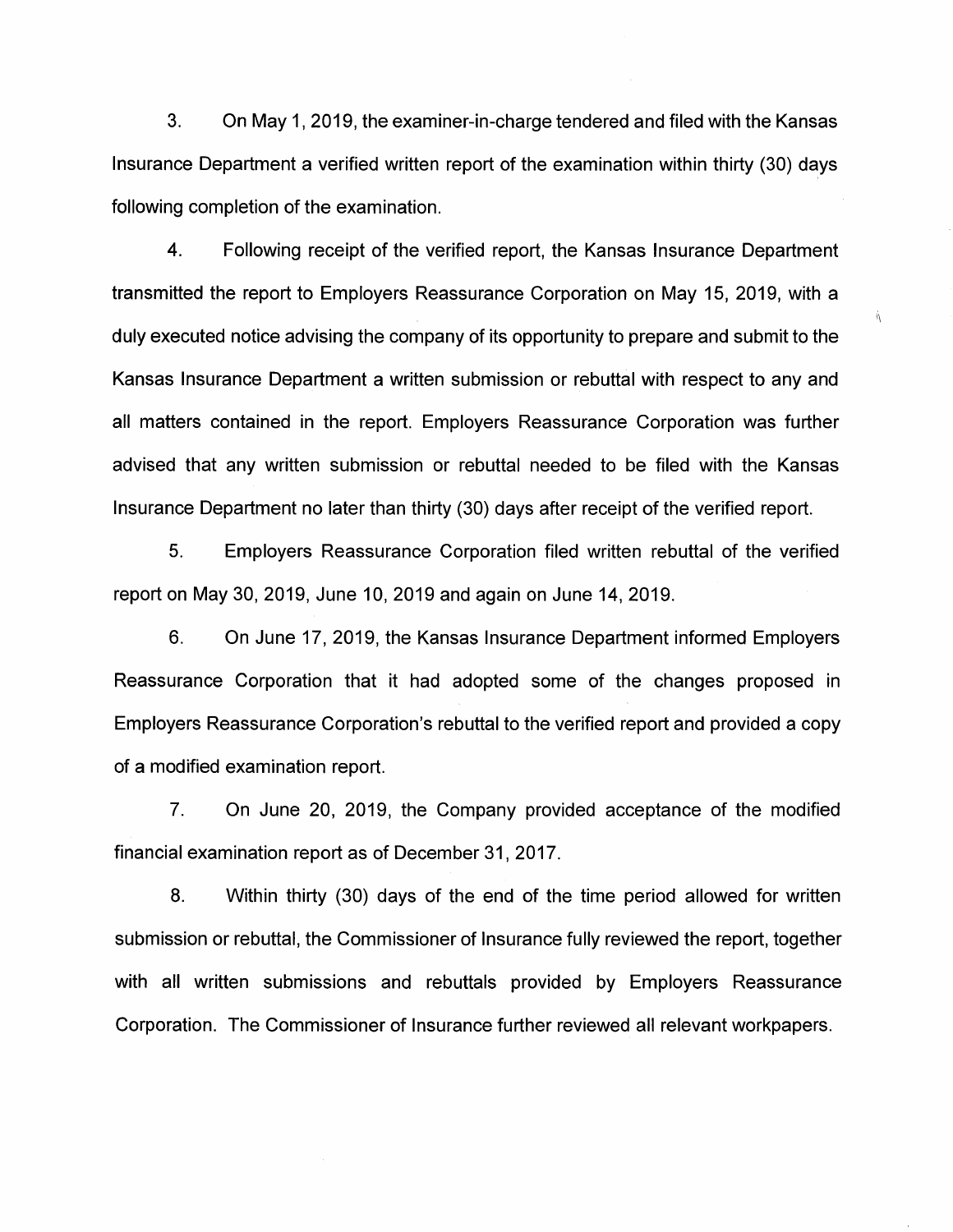## **Conclusion of Law**

9. K.S.A. 40-222(k)(2) provides:

"Within 30 days of the end of the period allowed for the receipt of written submissions or rebuttals, the commissioner shall fully consider and review the report, together with any written submissions or rebuttals and any relevant portions of the examiners workpapers and enter an order:

- (A) Adopting the examination report as filed or with modification or corrections. If the examination report reveals that the company is operating in violation of any law, regulation or prior order of the commissioner, the commissioner may order the company to take any action the commissioner considers necessary and appropriate to cure such violations; or
- (B) rejecting the examination report with directions to the examiners to reopen the examination for purposes of obtaining additional data, documentation or information, and refiling pursuant to subsection (k); or
- (C) call and conduct a fact-finding hearing in accordance with K.S.A. 40-281 and amendments thereto for purposes of obtaining additional documentation, data, information and testimony."
- 10. Based upon the Findings of Fact enumerated in paragraphs #1 through #8

above, the modified financial condition examination report as of December 31, 2017 of

Employers Reassurance Corporation should be adopted.

11. This Order constitutes the Final Order in this matter.

## **IT IS THEREFORE, BY THE COMMISSIONER OF INSURANCE, ORDERED THAT:**

1. The modified financial condition examination report as of December 31,

2017 of Employers Reassurance Corporation, is adopted.

2. The Commissioner of Insurance retains jurisdiction over this matter to issue any and all further Orders deemed appropriate or to take such further action necessary to dispose of this matter.